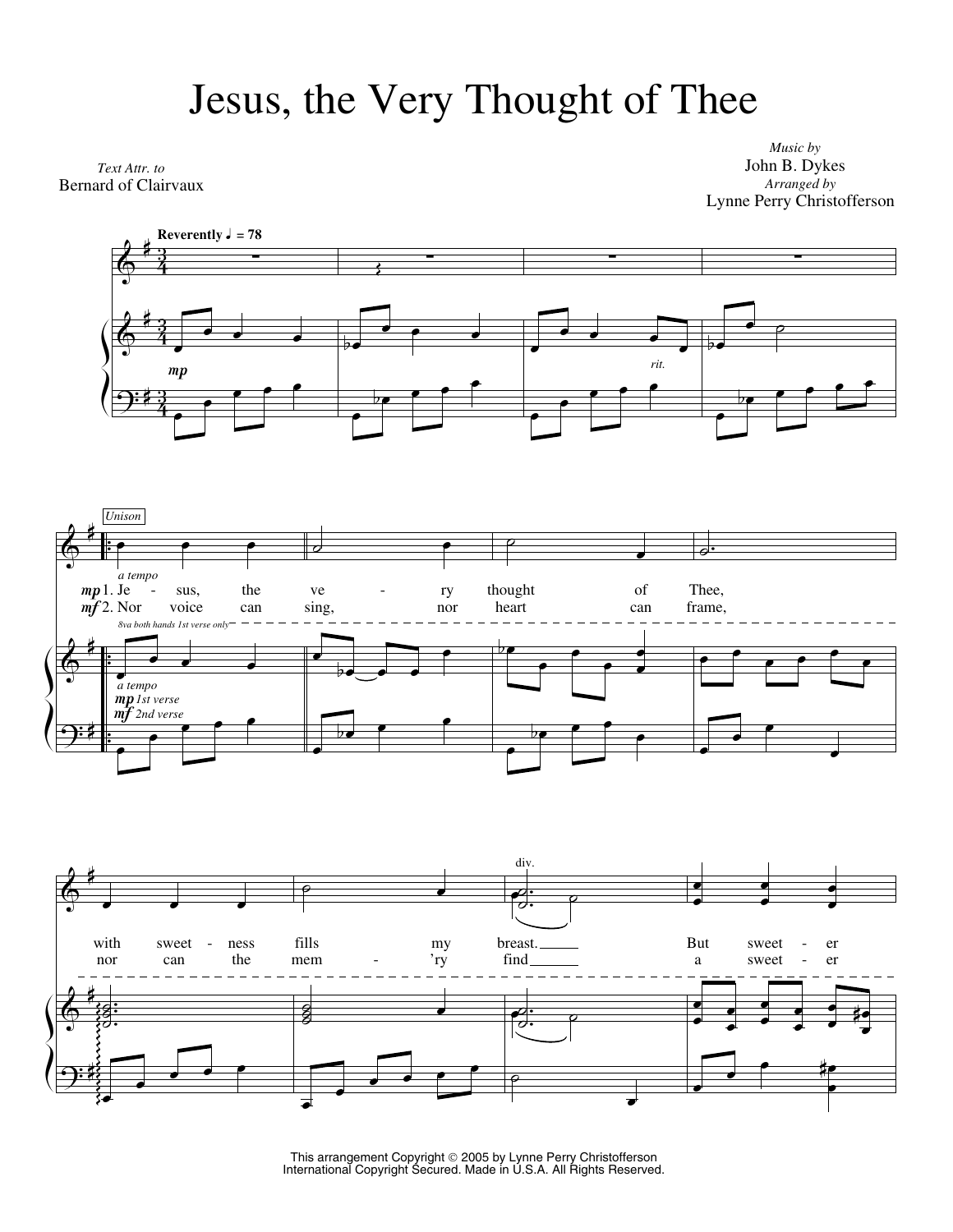







 $\overrightarrow{e}$ 

bœ <sup>œ</sup> bœ <sup>œ</sup> <sup>œ</sup>

œ

 $\overrightarrow{e}$ 

Ĭ.

 $\frac{1}{2}$  $\frac{1}{1}$  $\overline{a}$  $\overline{\bullet}$ 

Í

 $\overline{\phantom{a}}$ 

 $\overline{\phantom{a}}$ 

 $\overline{\mathbf{e}}$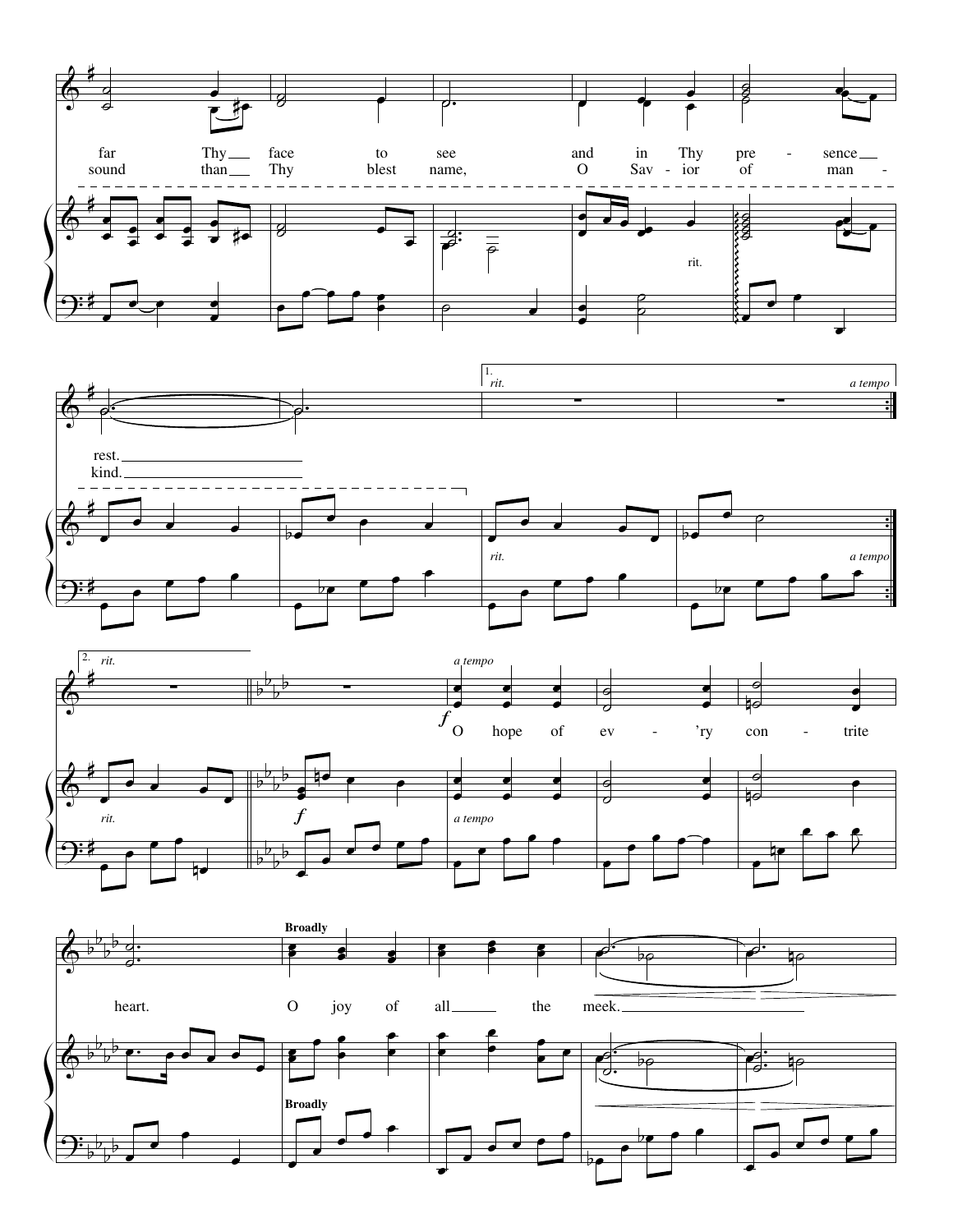